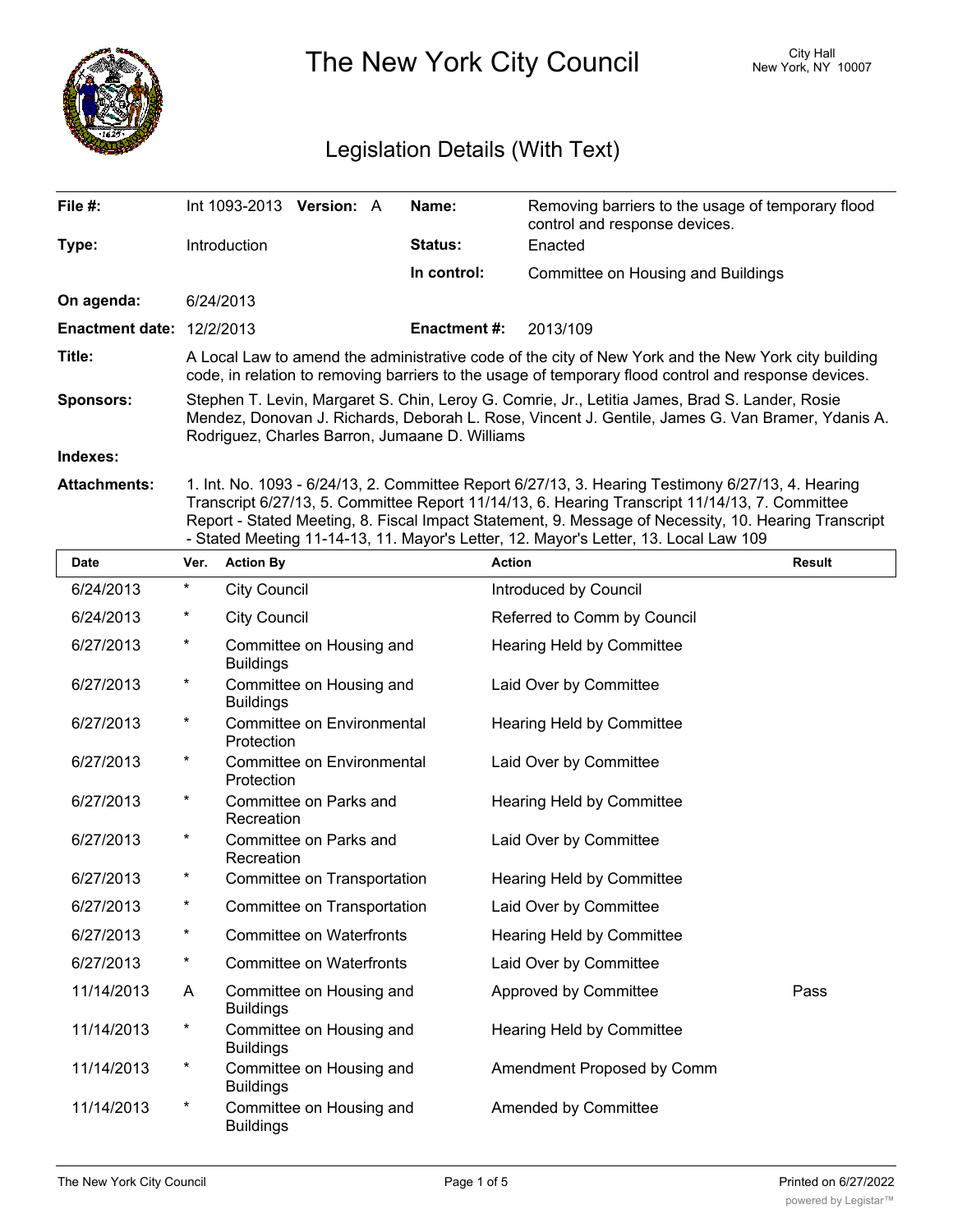#### **File #:** Int 1093-2013, **Version:** A

| 11/14/2013 | A | City Council | Approved by Council          | Pass |
|------------|---|--------------|------------------------------|------|
| 11/14/2013 | A | City Council | Sent to Mayor by Council     |      |
| 12/2/2013  | А | Mavor        | Hearing Held by Mayor        |      |
| 12/2/2013  | А | Mayor        | Signed Into Law by Mayor     |      |
| 12/2/2013  | A | City Council | Recved from Mayor by Council |      |

Int. No. 1093-A

By Council Members Levin, Chin, Comrie, James, Lander, Mendez, Richards, Rose, Gentile, Van Bramer, Rodriguez, Barron and Williams

A Local Law to amend the administrative code of the city of New York and the New York city building code, in relation to removing barriers to the usage of temporary flood control and response devices.

Be it enacted by the Council as follows:

Section 1. Section 18-109 of the administrative code of the city of New York is amended by adding a

new subdivision c to read as follows

c. This section shall not prevent or make unlawful the installation of footings for temporary barriers or shields in accordance with section 3202.1.1.1 of the New York city building code or temporary flood shields, stairs or ramps in accordance with section 3202.4.3 of the New York city building code.

§2. Section 18-113 of the administrative code of the city of New York is amended by adding a new subdivision c to read as follows:

c. This section shall not prevent or make unlawful the installation of footings for temporary barriers or shields in accordance with section 3202.1.1.1 of the New York city building code or temporary flood shields, stairs or ramps in accordance with section 3202.4.3 of the New York city building code.

§3. Chapter 32 of the New York city building code is amended by adding new section 3201.9 to read as follows:

### **3201.9 Department of Transportation approval.** Any encroachment into the public right-of-way that exceeds the limitation provided for in this chapter shall require the approval of the Department of Transportation.

§4. Section BC 3202 of the New York city building code is amended by adding a new section 3202.1.1.1 to read as follows:

#### **3202.1.1.1 Footings for temporary barriers or shields in areas of special flood hazard or shaded X-Zones.**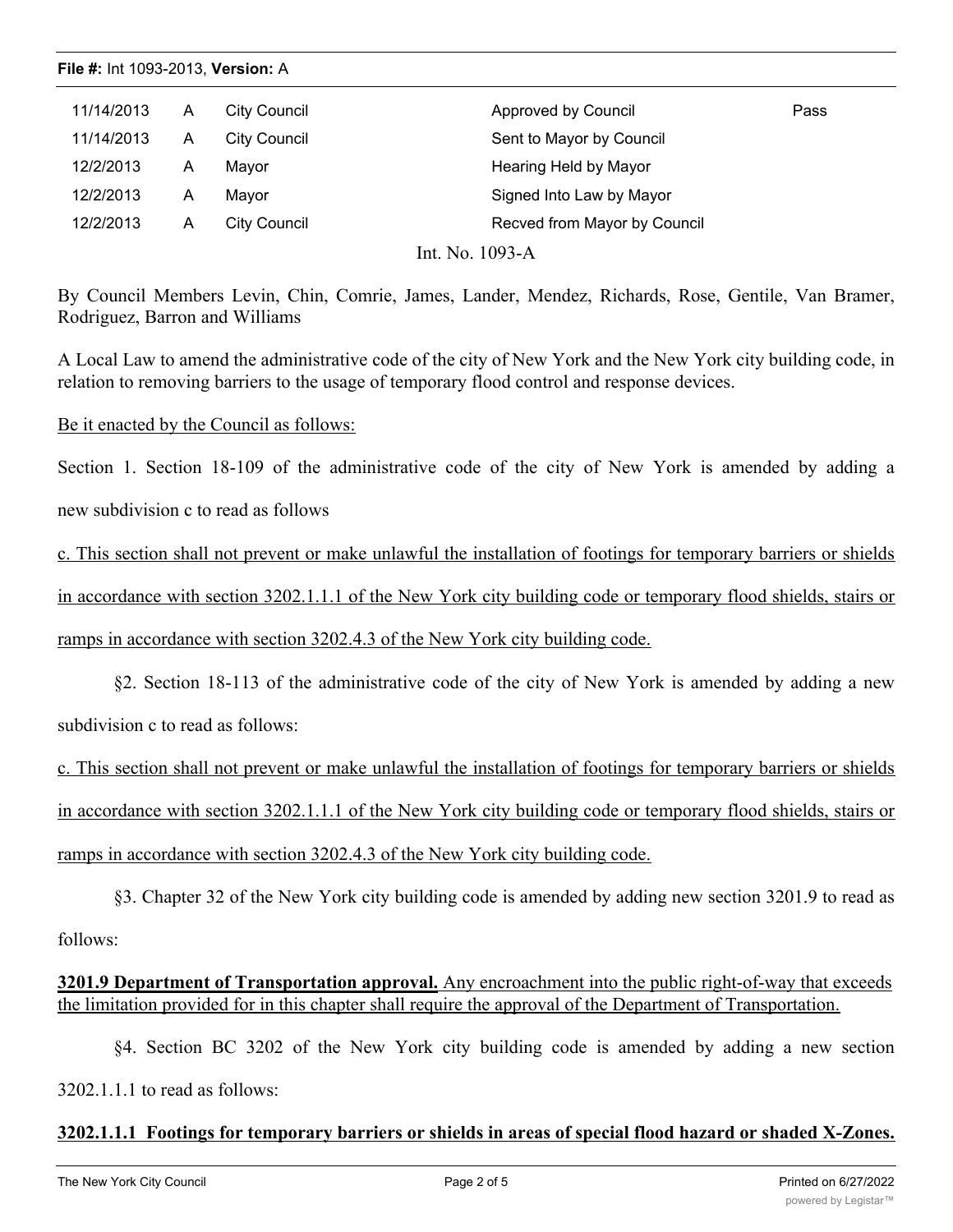**File #:** Int 1093-2013, **Version:** A

In areas of special flood hazard or shaded X-Zones, continuous footings for the support and attachment of temporary, removable dry floodproofing barriers or shields may be constructed to project beyond the street line not more than 12 inches (305 mm) both at grade and below grade.

§5. Section BC 3202 of the New York city building code is amended by adding new section 3202.2.2.3

to read as follows:

**3202.2.2.3 Flood shield supports.** In areas of special flood hazard or shaded X-Zones, permanent attachments to building facades necessary for the support and attachment of temporary, removable dry floodproofing barriers or shields may be constructed to project beyond the street line for a distance of not more than 6 inches (152 mm).

§6. Section 3202.4 of the New York city building code, as added by local law number 33 for the year

2007, is amended to read as follows:

**3202.4 Temporary encroachments.** Encroachments of temporary nature shall comply with Sections 3202.4.1 [and 3202.4.2] through 3202.4.3.

**3202.4.1 Sidewalk cafés.** Enclosures for sidewalk cafés, where permitted by the Commissioner of the Department of Consumer Affairs pursuant to applicable law and constructed in compliance with Section 3110, may be constructed beyond the street line.

**3202.4.2 Storm enclosures.** Storm enclosures projecting not more than 18 inches (457 mm) beyond the street line may be permitted during the period between November 15 and the following April 15. Such enclosures shall be removed at the end of this period. Construction of storm enclosures must comply with the requirements of this code including the fire resistance rating of the building to which it is appurtenant and Chapter 11 of this code.

**3202.4.3 Temporary flood shields, stairs and ramps in areas of special flood hazard and shaded X-Zones.** In areas of special flood hazard and shaded X-Zones, temporary flood shields, stairs and ramps shall comply with Sections G308.6 and G308.7 of Appendix G of the *New York City Building Code* and shall be permitted in accordance with plans approved by the department subject to the following conditions:

1. Such flood shields, stairs and ramps shall project no more than one foot (305 mm) beyond the street line;

2. Such flood shields, stairs and ramps shall be removed in a timely manner after a flood event.

§7. Appendix G of the New York city building code is amended by adding new sections G308.6 and

G308.7 to read as follows:

**G308.6 Temporary flood shields.** Temporary flood shields shall be permitted in accordance with Section 6.2.3 of ASCE 24.

**G308.7 Temporary stairs and ramps.** Temporary stairs and ramps shall comply with the requirements of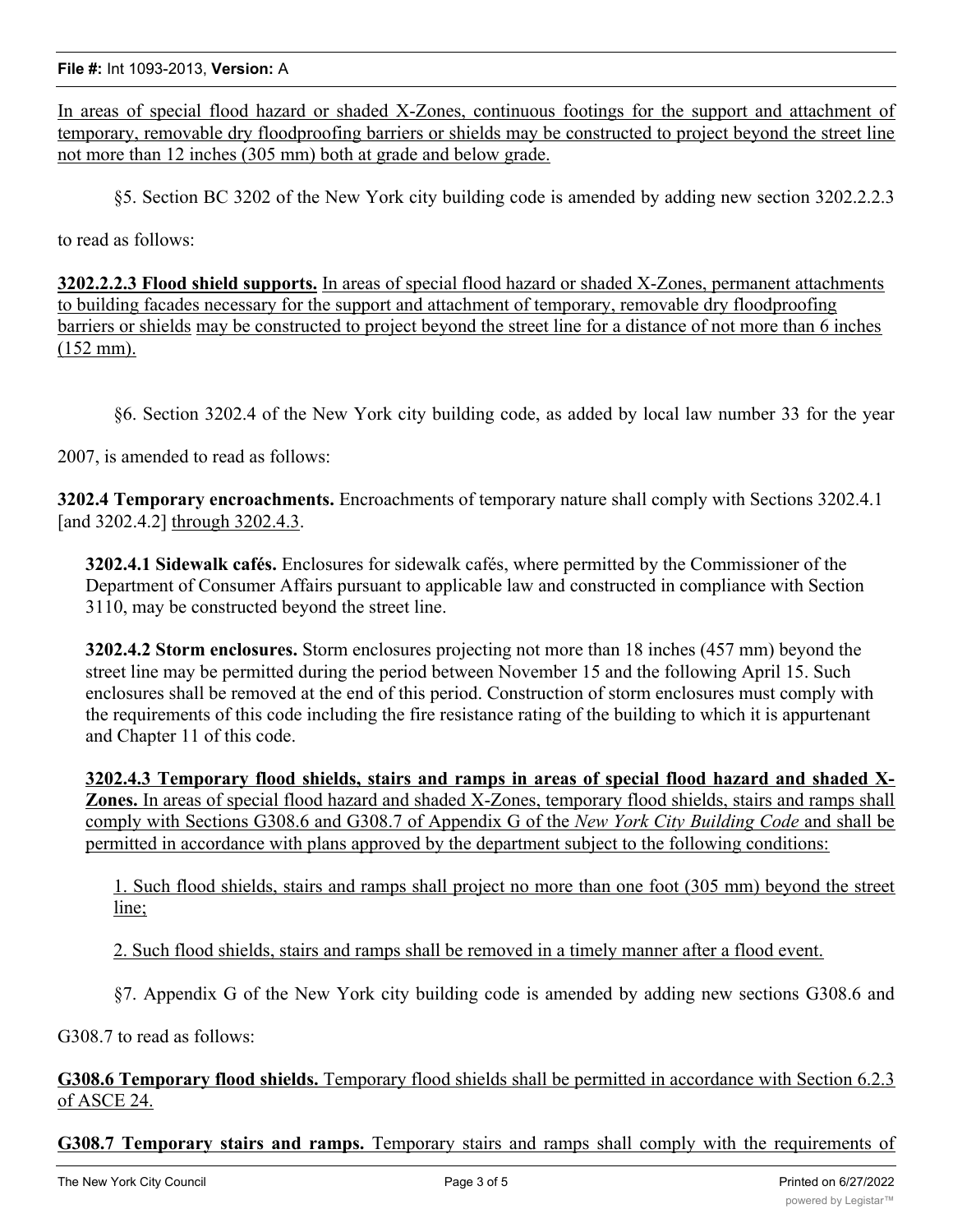Sections G308.7.1 and G308.7.2.

**G308.7.1 Evacuated buildings.** Temporary stairs and ramps shall be permitted to provide elevated ingress and egress in compliance with Item 3 of Section 6.2.2 of ASCE 24 for buildings or portions of buildings that are planned to be evacuated during design flood conditions, except for maintenance and emergency personnel, provided that such temporary stairs and ramps shall not be permitted to serve as a required means of egress for a dwelling unit or for any area described in Item 2.2.1 of Section G304.1.2 required to be located at or above the design flood elevation.

**G308.7.2 Existing buildings.** Temporary stairs and ramps for an existing building or portions thereof shall be permitted to provide elevated ingress and egress in compliance with Item 3 of Section 6.2.2 of ASCE 24, including as a required means of egress for dwelling units or for areas described in Item 2.2.1 of Section G304.1.2 required to be located at or above the design flood elevation, where such temporary stairs and ramps comply with Sections 1009 and 1010.

§8. Section G501.1 of the New York city building code, as added by local law number 33 for the year

2007, is amended by adding a modification to subsection 6.2.3 of ASCE 24 to read as follows:

**Section 6.2.3.** Section 6.2.3 (Limits on Human Intervention) is amended to read as follows:

Section 6.2.3 Limits on Human Intervention. Dry floodproofing measures that require human intervention to activate or implement prior to or during a flood, including temporary stairs or ramps, shall be permitted only when all of the following conditions are satisfied:

1. The flood warning time (alerting potential flood victims of pending flood situation) shall be a minimum of 12 hours, unless the community operates a flood warning system and implements an emergency plan to ensure safe evacuation of flood hazard areas, in which case human intervention is allowed only if the community can provide a minimum flood warning time equal to or longer than the cumulative:

(a) time to notify person(s) responsible for installation of floodproofing measures, plus

(b) time for responsible persons to travel to structure to be floodproofed, plus

(c) time to install, activate, or implement floodproofing measures, plus

(d) time to evacuate all occupants from the flood hazard area;

2. All removable shields or covers for openings such as windows, doors, and other openings in walls and temporary stairs or ramps shall be designed to resist flood loads specified in Section 1.6; and

3. Where removable shields or temporary stairs or ramps are to be used, a flood emergency plan shall be approved by the authority having jurisdiction and shall specify, at a minimum, the following information: storage location(s) of the shields and temporary stairs and ramps; the method of installation and removal; conditions activating installation and removal; maintenance of shields and attachment devices and temporary stairs and ramps; periodic practice of installing and removing shields and temporary stairs and ramps; testing sump pumps and other drainage measures; and inspecting necessary material and equipment to activate or implement floodproofing. The flood emergency plan shall be